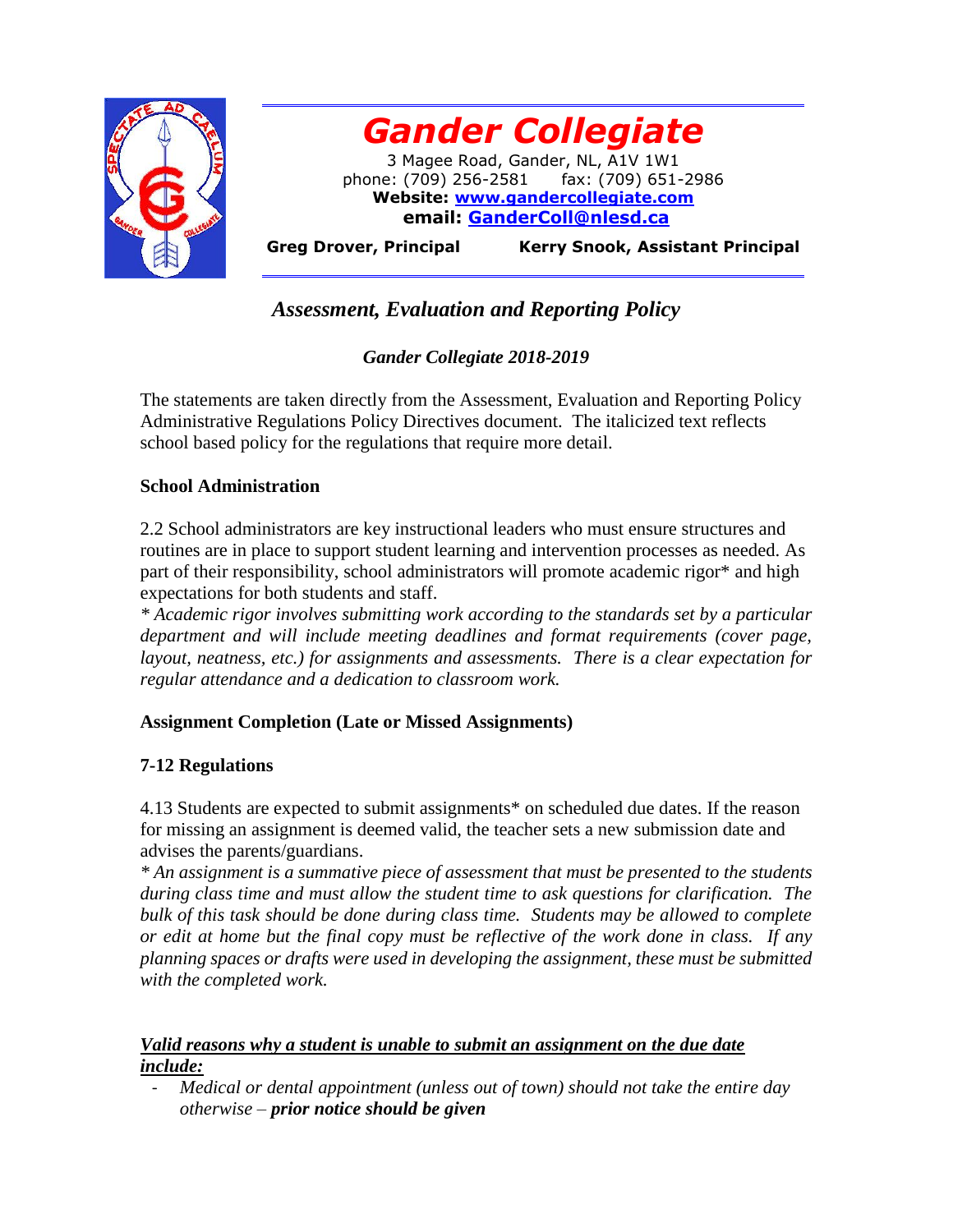- *Family emergency – sudden illness (family member), power outage, water issue parent/guardian to contact school or teacher*
- *Illness – prior to = extra time; day of = parent/guardian to contact school or teacher and work submitted immediately upon return to school*
- *School-sponsored or personal development events (swim meets, drama, driving tests, extended family trips, Encounters Canada, band, choir). Students should try to submit assignment prior to departure.*
- *For absence due to any reason that, in the opinion of the principal, does not constitute neglect or refusal.*

## *Time Frame / Options for Submitting / Completing the Missed Assignment (Valid Reason):*

- *Student and parent must be contacted.*
- *If the assignment is an in-class assignment, the student will write the class they return from being absent, providing the student has been given the pre-requisite material.*
- *The completed assignment should be submitted upon return to school but must be submitted within three calendar days.*
- *Alternate assignment given, if original already handed back, or value added to another assignment.*

4.14 When assignments are not submitted on time for invalid reasons:

- Teachers will, in a timely manner, notify the parents/guardians that the assignment is late (through PowerSchool, email, phone call, etc.) and assign a value of zero as a placeholder until appropriate assessment/evaluation is completed;
- Teachers will engage in intervention strategies to the degree possible and practical;
- Teachers will notify their school administration if interventions did not successfully resolve the problem.

## *\* Invalid reasons include, but are not limited to: forgot, lost the assignment, bus was late, out of town with friends, not finished, dog ate it, etc.*

- o *Notify parent/guardian via Synrevoice or email that the student has missed or failed to submit the assignment. .*
- o *Set alternate date for alternate assignment. Teachers may use a Teacher-Student contract with new assigned date for completion (signed by both parties).*
- o *If student does not write alternate in-class assignment on scheduled date, a 0% is assigned.*
- o *If no valid reason is given for a late assignment with a due date, the student receives a mark reduction per day (see 4.15) and a mark of 0% after three days past the due date.*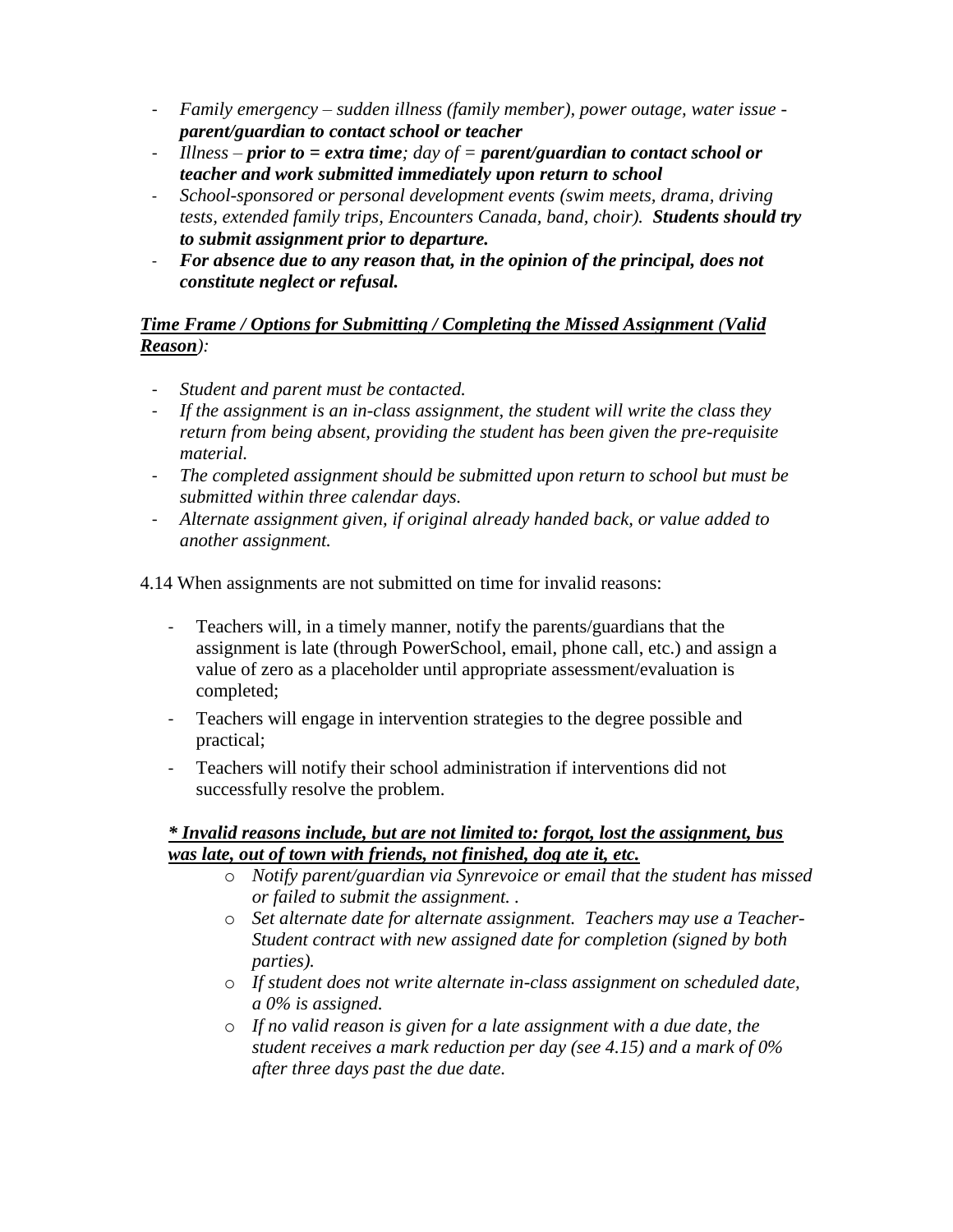4.15 School staffs may develop a consistent school wide process for deducting marks for the late/missing work when the lateness is for an invalid reason. In these circumstances, teachers will use their professional judgement to ensure that a reduction in marks will not misrepresent the student's achievement level during a formal reporting period.

## *School-Wide Process for Mark Deduction:*

*If assignment not submitted on due date, and no previous arrangement has been made with the teacher. Days late are instructional days.*

| 1 Day Late:      | 15% deduction                           | - now 85% of original value |
|------------------|-----------------------------------------|-----------------------------|
| 2 Days Late:     | Additional 10% deduction                | - now 75% of original value |
| 3 Days Late:     | Additional 5% deduction                 | now 70% of original value   |
| $4 + Days$ Late: | Not accepted, 0% entered in PowerSchool |                             |

4.16 When late/missing assignments are accepted, a fair and final deadline will be determined through professional collaboration and consistent school-wide practices**. This deadline should not exceed the reporting period in which the assignment was due.**  Exceptions may be given for assignments which are due near the end of a reporting period.

#### **Missed Assessments 7-12 Regulations**

4.17 Students are expected to write tests/quizzes on the day and time they are scheduled.

4.18 School administrators will oversee the establishment of school-wide guidelines regarding valid reasons for missing exams, tests and quizzes.

## *Valid Reasons for Missing a Test or In-class Assessment*

- Medical or dental appointment (unless out of town) should not take the entire day otherwise – *prior notice should be given*
- Family emergency sudden illness (family member), power outage, water issue *parent/guardian to contact school or teacher*
- Illness day of = *parent/guardian to contact school or teacher and new date determined for the assessment*
- Injury *if unable to physically write, arrangements will be made to scribe*
- School-sponsored or personal development events (swim meets, drama, driving tests, Encounters Canada, band, choir, family trips). *Students must make alternate arrangements prior to departure.*

*\*\*\* A written note or e-mail from parent must be forwarded to the teacher. The note must include the reason for the absence.*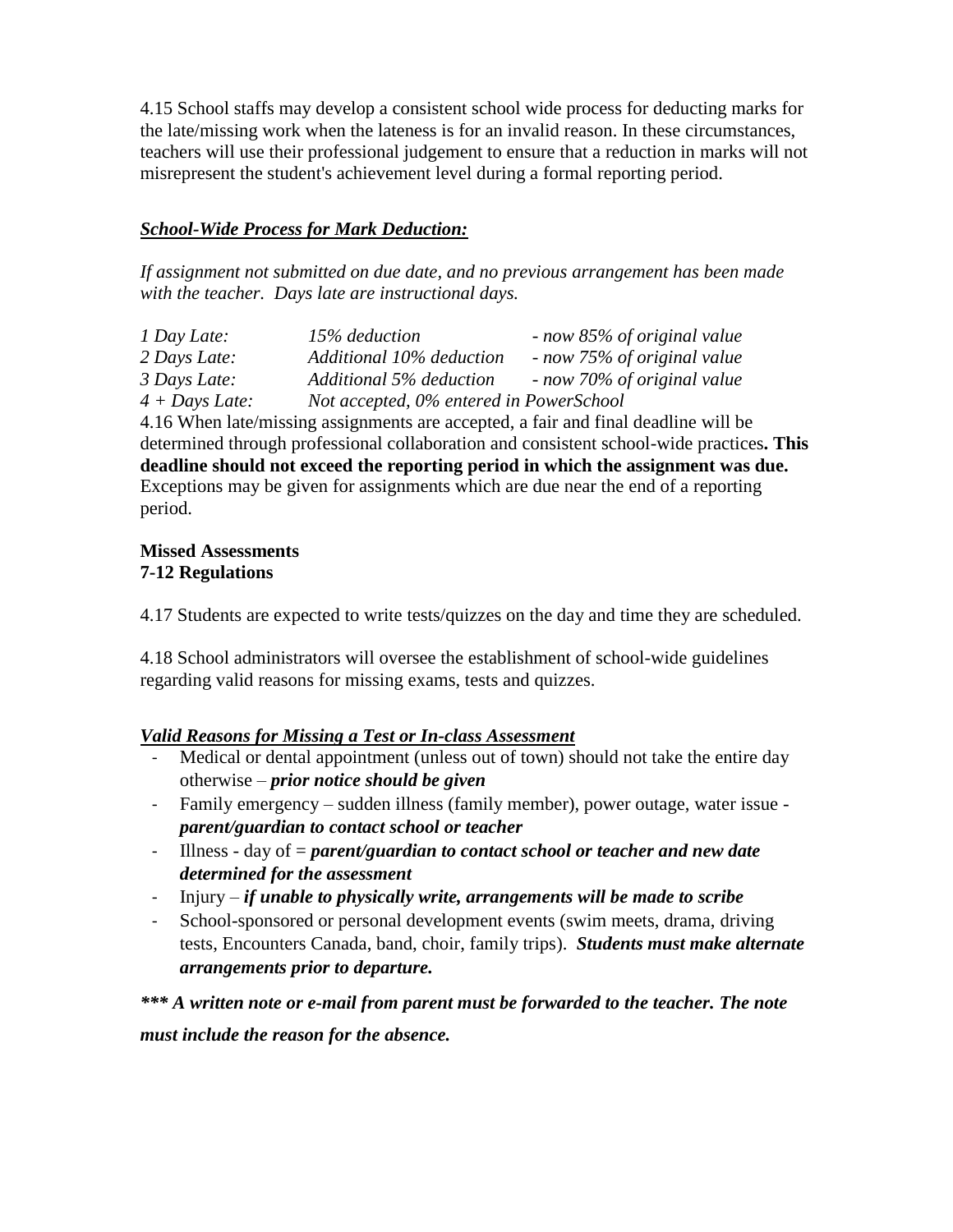4.19 If a student misses a test/quiz, it must be for a valid reason which is **verified by their parents/guardians.** 

4.20 Schools are expected to establish a monitoring system for students who repeatedly miss tests/quizzes.

*Under Review 360, teachers will record when students miss a summative assessment. This will be sent to the office and when multiple incidents are recorded contact will be made with parents.*

4.21 Students who miss tests/quizzes for reasons deemed valid will be given the opportunity to demonstrate their learning on the assessed outcomes in a manner and time that is determined by the teacher. This may include, but is not limited to:

- Administering the same assessment if it is determined to be still valid;
- Administering an alternate assessment;

• Assessing the outcomes by an alternate method.

#### *Time Frame / Options for Completing the Missed Assessment (Valid Reason):*

- The student may write the day they return from being absent, providing the student *has been given the pre-requisite material. This can be scheduled during class time or after school at the teacher's discretion.*
- *Alternate assessment if original already handed back or value added to another assessment.*
- *Time frame: determined by teacher, but not to exceed one week after discussion with student.*

4.22 When a test/quiz is not written on an assigned date for **invalid reasons**, the teacher will notify the parent/guardian and the school administration and utilize one or more of the following responses:

- Administer the test/quiz on an alternate date;
- Assess the outcomes using an alternate method (another test/quiz or a different assessment);
- Initiate a mark reduction for the completed assessment, if consistent with school wide practices;
- Refer the student to the School Wide Student Intervention process for recurring incidences;
- Refer the student for disciplinary action (Safe and Caring School Policy) for recurring incidences.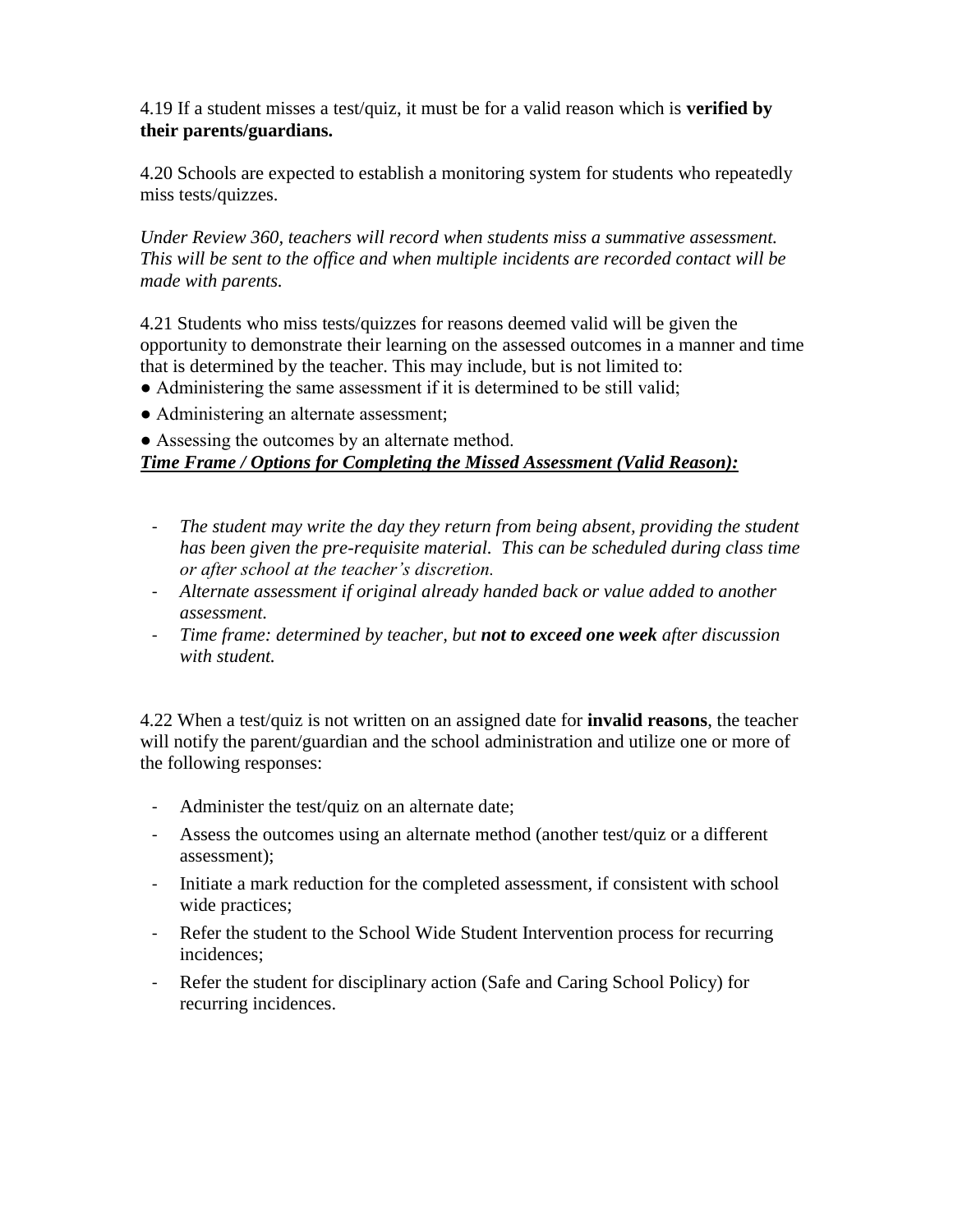## *Invalid reasons include, but are not limited to*:

*Forgot it was that day, slept in, wasn't prepared, went to convenience store, had a headache, queasy stomach, minor ailment that does not require staying home, or hospital visit.*

## *Protocol When Assessment is Missed But No Valid Reason:*

- *Notify parent/guardian via Synrevoice and/or email that the student has missed the assessment.*
- *Set alternate date for alternate assessment.*
- *If student does not write alternate assessment on scheduled date, a 0% is assigned.*

## *\*\*\*Teacher may implement a mark reduction of 20% for non-valid reason.*

4.25 Medical documentation is required when a student misses a mid-year or final exam. Extenuating circumstances will be given consideration by school administration on a case by case basis.

## **Academic Honesty**

4.29 Based on consideration of the contributing factors and the professional judgement of the teacher, in consultation with the school administration, consequences may include but are not limited to:

- Disciplinary action in accordance with the school's Code of Conduct (e.g. suspension from school and/or school activities);

- An opportunity to complete a similar assessment with a possible mark reduction as determined by the teacher and the school administration;

- A mark of zero on the assessment.

## *Students must be informed as to what is considered academic dishonesty.*

*Copying information directly from another source (without correct citation) or from another student(s) is considered academic dishonesty. This is true for all subject areas and assessments, including assignments, tests, projects, and labs. If a student is guilty of academic dishonesty, he/she will be given a mark of 0%, either for that portion of the assessment or for the complete assessment. The teacher will contact the parent/guardian and bring it to the attention of the administration.*

*Students may be given another opportunity (after speaking with administration) to complete an alternate assessment that day or within three days).* 

*If second chance is not completed or submitted on time, the 0% will stand.*

*Cell phones and smart devices (e.g., watches) must not be on the student's person during an assessment.*